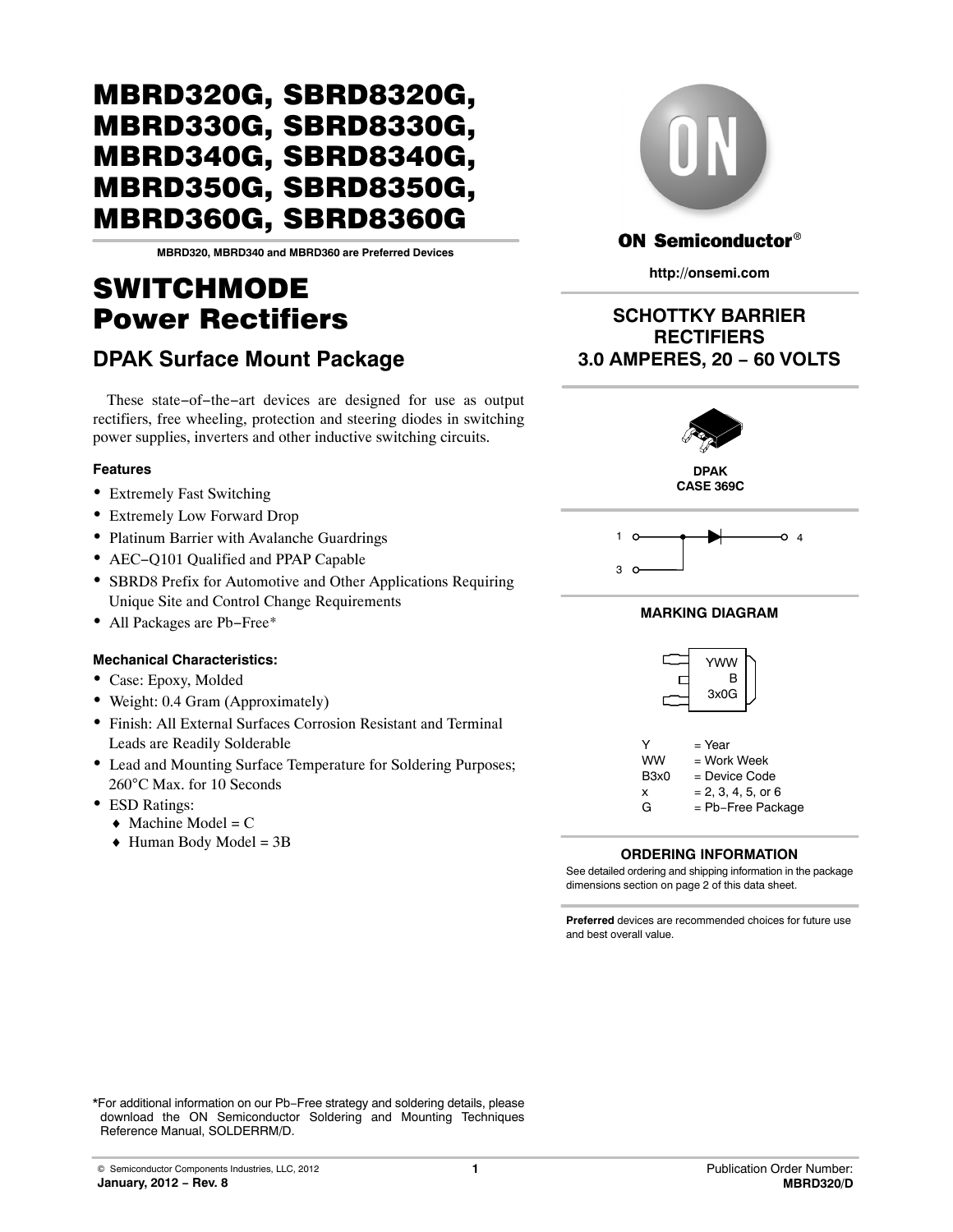### <span id="page-1-0"></span>**MAXIMUM RATINGS**

|                                                                                                            |                                            | <b>MBRD/SBRD8</b> |     |        |     |     |           |
|------------------------------------------------------------------------------------------------------------|--------------------------------------------|-------------------|-----|--------|-----|-----|-----------|
| Rating                                                                                                     | Symbol                                     | 320               | 330 | 340    | 350 | 360 | Unit      |
| Peak Repetitive Reverse Voltage<br>Working Peak Reverse Voltage<br>DC Blocking Voltage                     | V <sub>RRM</sub><br>V <sub>RWM</sub><br>VR | 20                | 30  | 40     | 50  | 60  | v         |
| Average Rectified Forward Current ( $T_C$ = +125°C, Rated V <sub>R</sub> )                                 | $I_{F(AV)}$                                | 3                 |     |        | A   |     |           |
| Peak Repetitive Forward Current, $T_C = +125^{\circ}C$<br>(Rated V <sub>R</sub> , Square Wave, 20 kHz)     | <b>IFRM</b>                                | 6                 |     |        | A   |     |           |
| Nonrepetitive Peak Surge Current<br>(Surge applied at rated load conditions halfwave, single phase, 60 Hz) | <sup>I</sup> FSM                           | 75                |     |        |     | A   |           |
| Peak Repetitive Reverse Surge Current (2 µs, 1 kHz)                                                        | <b>IRRM</b>                                |                   |     | A      |     |     |           |
| Operating Junction Temperature Range (Note 1)                                                              | T.                                         | $-65$ to $+175$   |     |        | °C  |     |           |
| Storage Temperature Range                                                                                  | $\mathsf{T_{stg}}$                         | $-65$ to $+175$   |     |        | °C  |     |           |
| Voltage Rate of Change (Rated $V_R$ )                                                                      | dv/dt                                      |                   |     | 10.000 |     |     | $V/\mu s$ |

Stresses exceeding Maximum Ratings may damage the device. Maximum Ratings are stress ratings only. Functional operation above the Recommended Operating Conditions is not implied. Extended exposure to stresses above the Recommended Operating Conditions may affect device reliability.

1. The heat generated must be less than the thermal conductivity from Junction–to–Ambient: dP<sub>D</sub>/dT<sub>J</sub> < 1/R<sub>θJA</sub>.

#### **THERMAL CHARACTERISTICS**

| <b>Characteristic</b>                                    | <b>Symbol</b> | Value | Unit |
|----------------------------------------------------------|---------------|-------|------|
| Maximum Thermal Resistance, Junction-to-Case             |               |       | °C/W |
| Maximum Thermal Resistance, Junction-to-Ambient (Note 2) |               | 80    | °C/W |

2. Rating applies when surface mounted on the minimum pad size recommended.

#### **ELECTRICAL CHARACTERISTICS**

| <b>Characteristic</b>                                                                                                                                                                                            | Symbol | Value                       | Unit |
|------------------------------------------------------------------------------------------------------------------------------------------------------------------------------------------------------------------|--------|-----------------------------|------|
| Maximum Instantaneous Forward Voltage (Note 3)<br>$i_F = 3$ Amps, $T_C = +25^{\circ}C$<br>$i_F = 3$ Amps, $T_C = +125^{\circ}C$<br>$i_F = 6$ Amps, $T_C = +25^{\circ}C$<br>$i_F = 6$ Amps, $T_C = +125^{\circ}C$ | VF     | 0.6<br>0.45<br>0.7<br>0.625 |      |
| Maximum Instantaneous Reverse Current (Note 3)<br>(Rated dc Voltage, $T_C = +25^{\circ}C$ )<br>(Rated dc Voltage, $T_C = +125^{\circ}C$ )                                                                        | ΙR     | 0.2<br>20                   | mA   |

3. Pulse Test: Pulse Width = 300  $\mu$ s, Duty Cycle ≤ 2.0%.

#### **ORDERING INFORMATION**

| <b>Device</b>    | Package                  | Shipping <sup>+</sup> |
|------------------|--------------------------|-----------------------|
| MBRD320G         | <b>DPAK</b><br>(Pb-Free) | 75 Units / Rail       |
| <b>SBRD8320G</b> | <b>DPAK</b><br>(Pb-Free) | 75 Units / Rail       |
| MBRD320RLG       | <b>DPAK</b><br>(Pb-Free) | 1,800 Tape & Reel     |
| MBRD320T4G       | <b>DPAK</b><br>(Pb-Free) | 2,500 Tape & Reel     |
| SBRD8320T4G      | <b>DPAK</b><br>(Pb-Free) | 2,500 Tape & Reel     |
| MBRD330G         | <b>DPAK</b><br>(Pb-Free) | 75 Units / Rail       |
| <b>SBRD8330G</b> | <b>DPAK</b><br>(Pb-Free) | 75 Units / Rail       |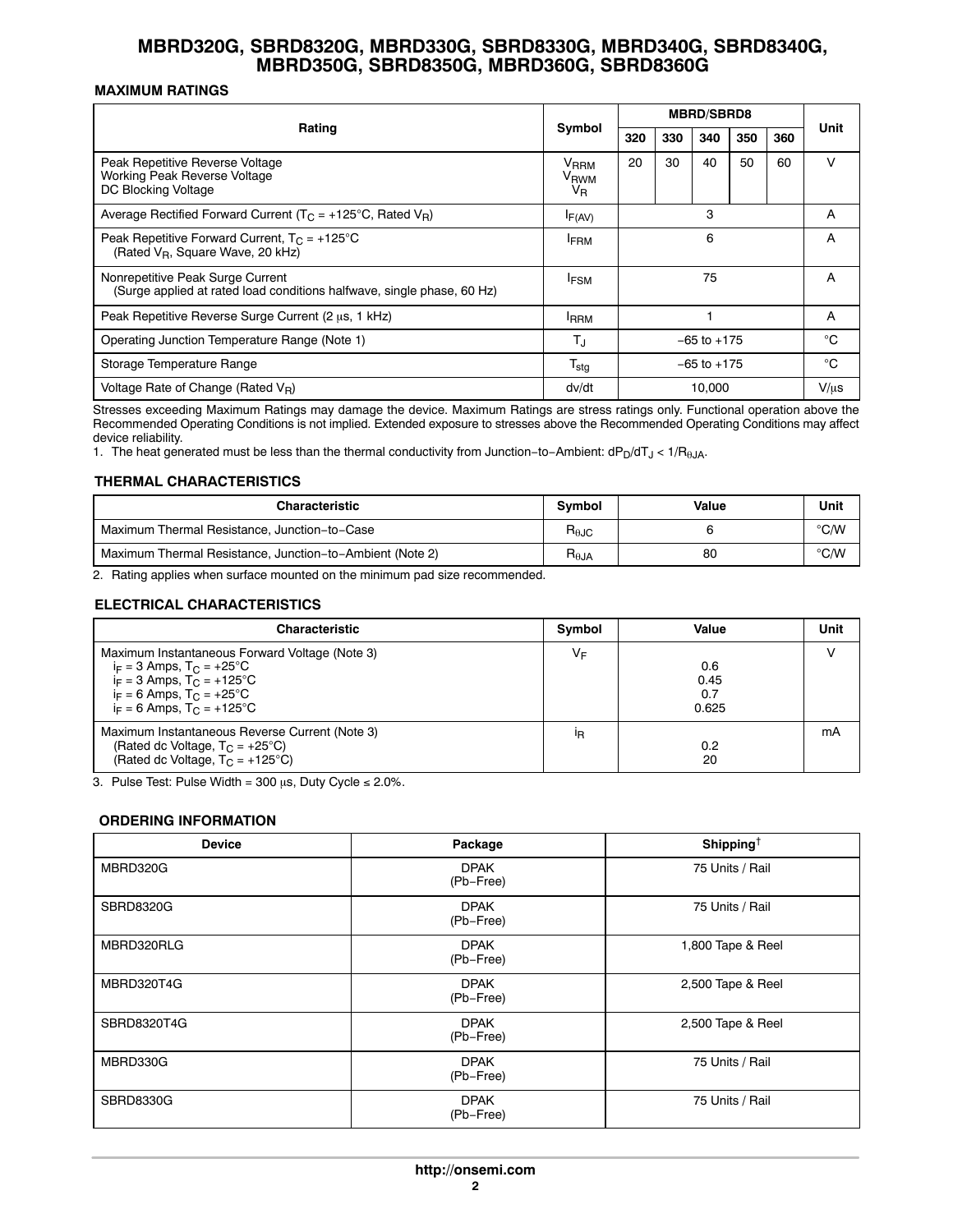#### **ORDERING INFORMATION**

| <b>Device</b>    | Package                  | Shipping <sup>†</sup> |  |
|------------------|--------------------------|-----------------------|--|
| MBRD330RLG       | <b>DPAK</b><br>(Pb-Free) | 1,800 Tape & Reel     |  |
| MBRD330T4G       | <b>DPAK</b><br>(Pb-Free) | 2,500 Tape & Reel     |  |
| SBRD8330T4G      | <b>DPAK</b><br>(Pb-Free) | 2,500 Tape & Reel     |  |
| MBRD340G         | <b>DPAK</b><br>(Pb-Free) | 75 Units / Rail       |  |
| <b>SBRD8340G</b> | <b>DPAK</b><br>(Pb-Free) | 75 Units / Rail       |  |
| MBRD340RLG       | <b>DPAK</b><br>(Pb-Free) | 1,800 Tape & Reel     |  |
| MBRD340T4G       | <b>DPAK</b><br>(Pb-Free) | 2,500 Tape & Reel     |  |
| SBRD8340T4G      | <b>DPAK</b><br>(Pb-Free) | 2,500 Tape & Reel     |  |
| MBRD350G         | <b>DPAK</b><br>(Pb-Free) | 75 Units / Rail       |  |
| <b>SBRD8350G</b> | <b>DPAK</b><br>(Pb-Free) | 75 Units / Rail       |  |
| MBRD350RLG       | <b>DPAK</b><br>(Pb-Free) | 1,800 Tape & Reel     |  |
| SBRD8350RLG      | <b>DPAK</b><br>(Pb-Free) | 1,800 Tape & Reel     |  |
| MBRD350T4G       | <b>DPAK</b><br>(Pb-Free) | 2,500 Tape & Reel     |  |
| SBRD8350T4G      | <b>DPAK</b><br>(Pb-Free) | 2,500 Tape & Reel     |  |
| MBRD360G         | <b>DPAK</b><br>(Pb-Free) | 75 Units / Rail       |  |
| <b>SBRD8360G</b> | <b>DPAK</b><br>(Pb-Free) | 75 Units / Rail       |  |
| MBRD360RLG       | <b>DPAK</b><br>(Pb-Free) | 1,800 Tape & Reel     |  |
| SBRD8360RLG      | <b>DPAK</b><br>(Pb-Free) | 1,800 Tape & Reel     |  |
| MBRD360T4G       | <b>DPAK</b><br>(Pb-Free) | 2,500 Tape & Reel     |  |
| SBRD8360T4G      | <b>DPAK</b><br>(Pb-Free) | 2,500 Tape & Reel     |  |

†For information on tape and reel specifications, including part orientation and tape sizes, please refer to our Tape and Reel Packaging Specifications Brochure, BRD8011/D.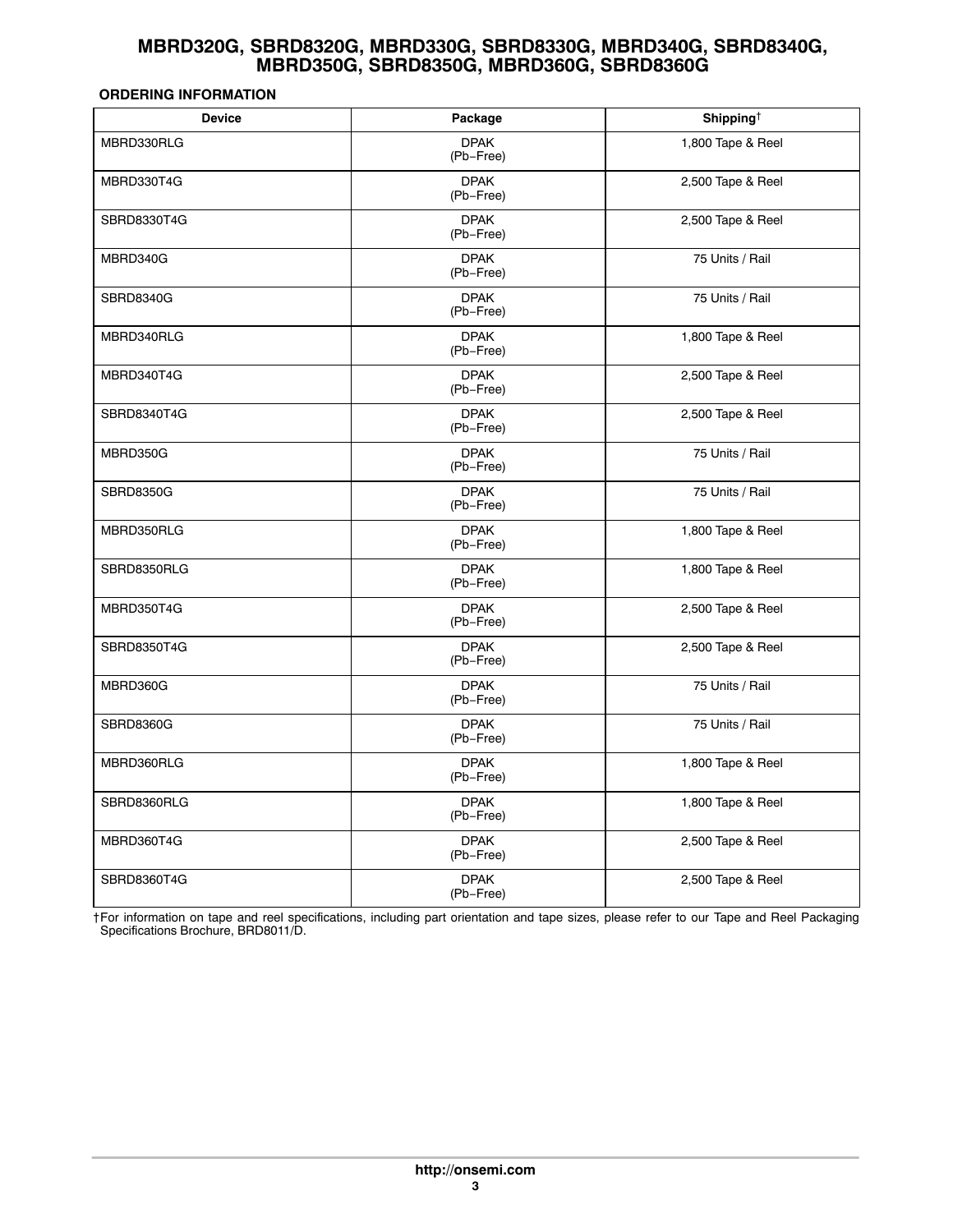

## **TYPICAL CHARACTERISTICS**

**Figure 3. Average Power Dissipation**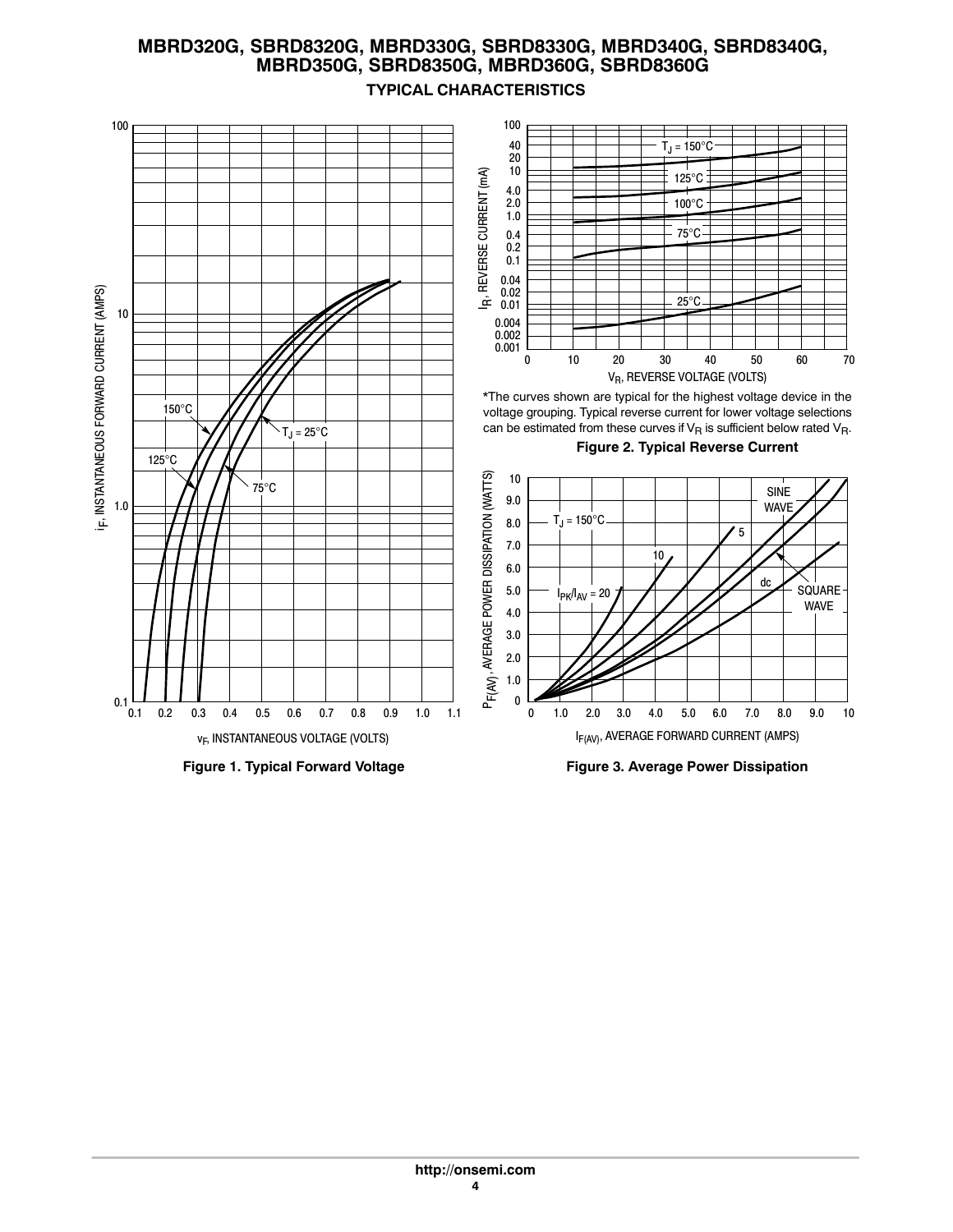## **MBRD320G, SBRD8320G, MBRD330G, SBRD8330G, MBRD340G, SBRD8340G, MBRD350G, SBRD8350G, MBRD360G, SBRD8360G TYPICAL CHARACTERISTICS**



**Figure 4. Current Derating, Case**







**Figure 6. Typical Capacitance**